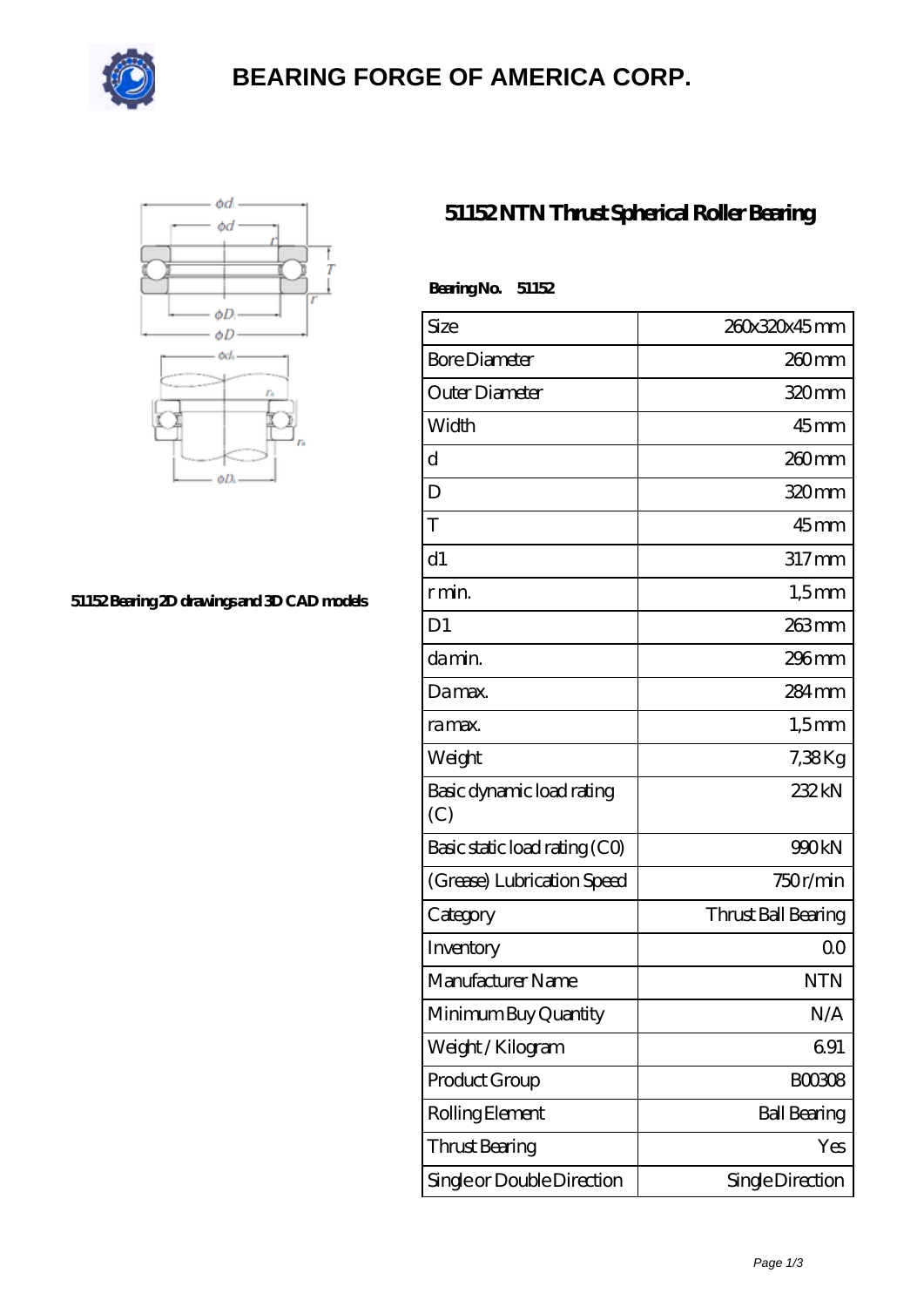

# **[BEARING FORGE OF AMERICA CORP.](https://nskf-bearings.com)**

| <b>Banded</b>                          | No                                                                                                                                                                          |
|----------------------------------------|-----------------------------------------------------------------------------------------------------------------------------------------------------------------------------|
| Cage Material                          | Steel                                                                                                                                                                       |
| Precision Class                        | ABEC 1   ISO PO                                                                                                                                                             |
| Component Description                  | Roller Assembly Plus<br>Raceways                                                                                                                                            |
| Other Features                         | Single Row   With Flat Seat                                                                                                                                                 |
| Long Description                       | 260MM Bore 1; 263MM<br>Bore 2, 320MM Outside<br>Diameter; 45MM Height;<br><b>Ball Bearing, Single</b><br>Direction; Not Banded;<br>Steel Cage; ABEC 1   ISO PO<br>Precision |
| Inch - Metric                          | Metric                                                                                                                                                                      |
| Category                               | Thrust Ball Bearings                                                                                                                                                        |
| <b>UNSPSC</b>                          | 31171552                                                                                                                                                                    |
| Harmonized Tariff Code                 | 8482105008                                                                                                                                                                  |
| Noun                                   | Bearing                                                                                                                                                                     |
| Keyword String                         | <b>Ball Thrust</b>                                                                                                                                                          |
| Manufacturer URL                       | http://www.ntnamerica.co<br>m                                                                                                                                               |
| Weight/LBS                             | 1627011                                                                                                                                                                     |
| Bore 1                                 | 10.236Inch   260Millimeter                                                                                                                                                  |
| Bore 2                                 | 10.354 Inch   263 Millimeter                                                                                                                                                |
| Height                                 | 1.772Inch   45Millimeter                                                                                                                                                    |
| Outside Diameter                       | 12598Inch   320 Millimeter                                                                                                                                                  |
| Overall Height with<br>Aligning Washer | OInch   OMillimeter                                                                                                                                                         |
| bore diameter:                         | 260 <sub>mm</sub>                                                                                                                                                           |
| dynamic load capacity:                 | 232000N                                                                                                                                                                     |
| outside diameter:                      | $317 \text{mm}$                                                                                                                                                             |
| operating temperature<br>range:        | $-40$ to $120^{\circ}$ C                                                                                                                                                    |
| overall width:                         | $45$ mm                                                                                                                                                                     |
| maximum rpm:                           | $1100$ rpm                                                                                                                                                                  |
|                                        |                                                                                                                                                                             |